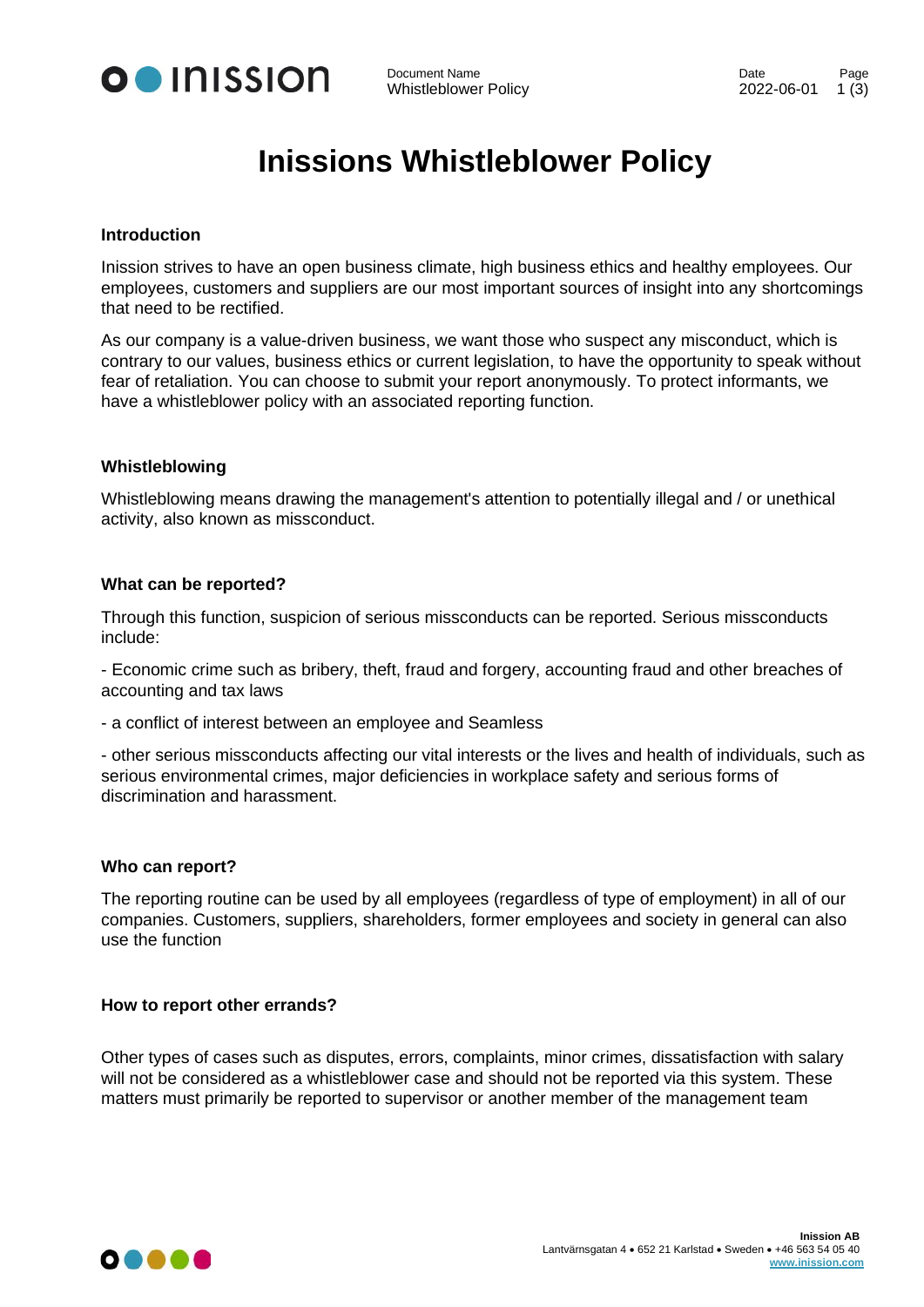

## **Reporting**

To ensure your anonymity, a reporting tool is provided by an external and independent partner. The reporting channel is encrypted and password protected. You never have to reveal your identity if you do not want to. You can choose to report through:

Reporting tool: https://inission.whistlelink.com/

Phone: +4654 77 19 305

Physical meeting: Please call or notify through the reporting tool that you want a physical meeting

- You do not have to have proof of your suspicion but no accusation can be made with malicious intent or with the knowledge that the accusation is false

- It is important that you describe all the facts in the case, including the circumstances that you think are less important

- Please develop your statement carefully and attach anything that may be relevant.

## **Who will receive the report?**

All reports are received by a central function. If external expertise is required, investigations can also be carried out by an external company with long experience of whistleblower cases and related investigations. No information about you as a notifier will be disclosed unless you have given your permission to this. You choose if you want to be completely anonymous to the independent actor's investigator or if you want to announce your identity.

## **Response**

Within a week after your report been send ,you can log in with your personal login and password to see any follow-up questions / comments from. You can follow up your case through the reporting tool. Make sure you have written down the case number and the code that you receive when you file your report. Log in regularly as the investigators may need to ask you supplementary questions and in some cases want to act quickly. Within three months, you will receive the status of the case.

#### **Privacy and anonymity**

Our values great importance to the protection of personal privacy. The rights of persons who appear in cases in the whistleblower process are protected in accordance with current data protection laws. Personal data included in the case management and investigation documentation will be deleted after the investigation has been completed, with the exception of cases where applicable laws state that personal data must be saved. In other respects, reference is made to Inissions personal data policy.

#### **Abuse**

We will investigate all cases that are reported. It is important that every individual who raises the alarm really suspects that there is a serious misconduct. Inission takes deliberately false or malicious accusations seriously and can take disciplinary action against anyone who intentionally accuses someone else.